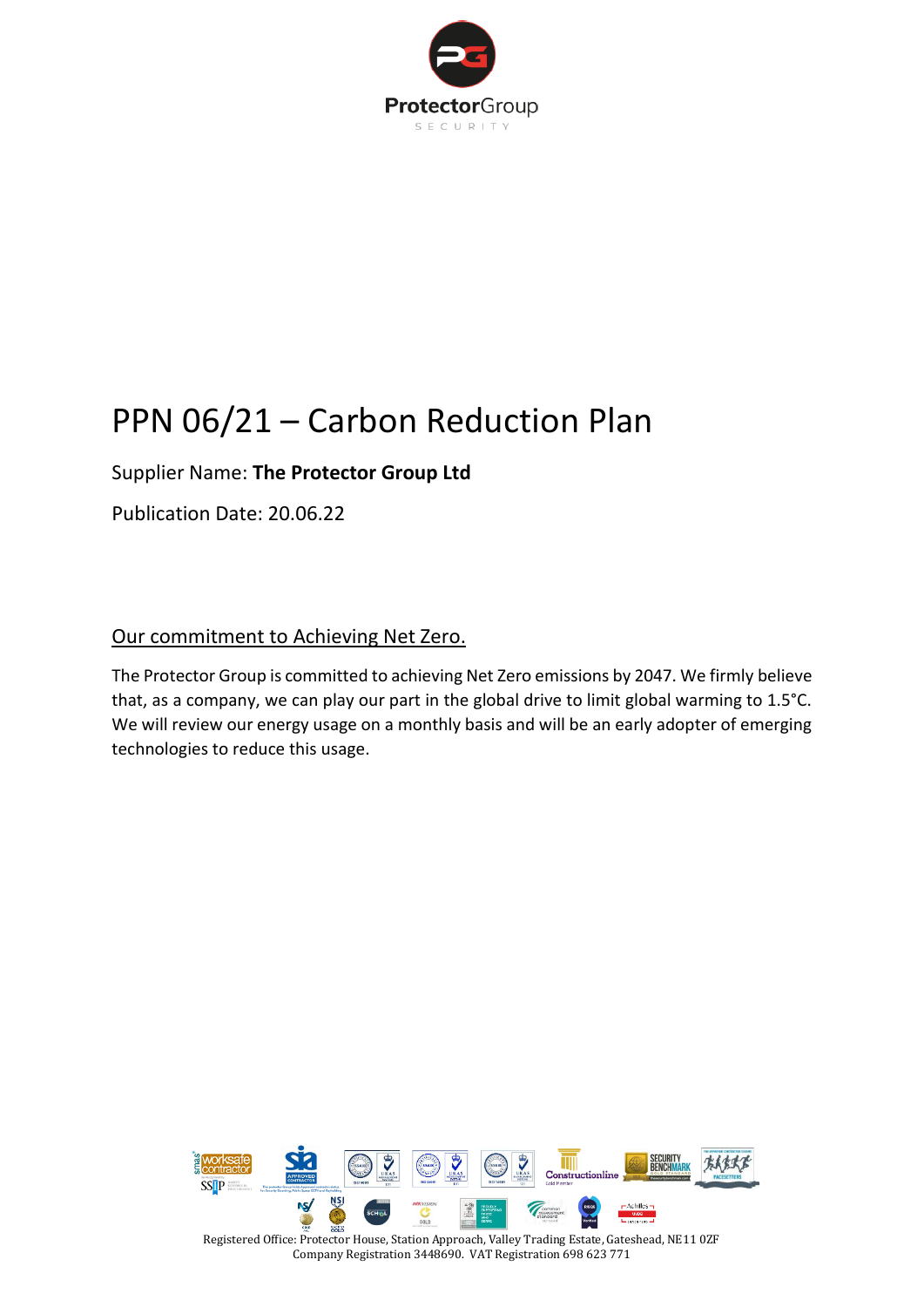

#### Baseline Carbon Footprint Measurement.

In January 2022 The Protector Group recognized the need to formally measure it's carbon footprint. The measures aim to capture our energy usage at our premises and in our operational undertakings. The year to date emissions figure will be used as a baseline for improvement within the company and will act as a quantifiable target for reduction of energy usage.

| Baseline Year: 2022 (Jan to May) |                                                                                |
|----------------------------------|--------------------------------------------------------------------------------|
| <b>Emission Types</b>            | Total Emissions* produced by the company and measured in<br>tCO <sub>2</sub> e |
| Scope 1                          | 9.536 tCO <sub>2</sub> e                                                       |
| Scope 2                          | 8.827 tCO <sub>2</sub> e                                                       |
| Scope 3                          | 44.721 tCO <sub>2</sub> e                                                      |
| <b>Total Emissions</b>           | 63.084 tCO <sub>2</sub> e                                                      |

(Notes on Calculations)\*

Scope 1 and 2 – The Carbon Trust's SME Carbon Calculator was used to obtain these figures. Gas meter readings were taken at each office for the time period and this figure was added to 15 % of fuel usage as explained in Scope 3-9. Below.

Scope 3-4. - Unaware of this reporting requirement when metrics were established. A reporting method for this element will be developed by the end of June 2022.

Scope 3-5. Total waste in tonnes multiplied by the conversion factor of 467.046 Kg CO<sub>2</sub> (From 'UK Government GHG Conversion Factors for Company Reporting')

Scope 3-6. LNER's website was consulted to obtain the Kg/Mile  $CO<sub>2</sub>$  figure for this element

Scope 3-7. – The WTW (CO<sub>2</sub> Kg/Km) figures for 10 cars were taken from the 'Which?' website. An average of the 10 cars was then taken and multiplied by the total travelling distance of all employees for the time period stated (working days).

Scope 3-9. – All company vehicles use fuel cards. Company vehicles are used by sales staff and installation engineers. The total fuel consumption was divided by a ratio of 15% to sales for Scope 1 and 85% to engineering for Scope 3-9.

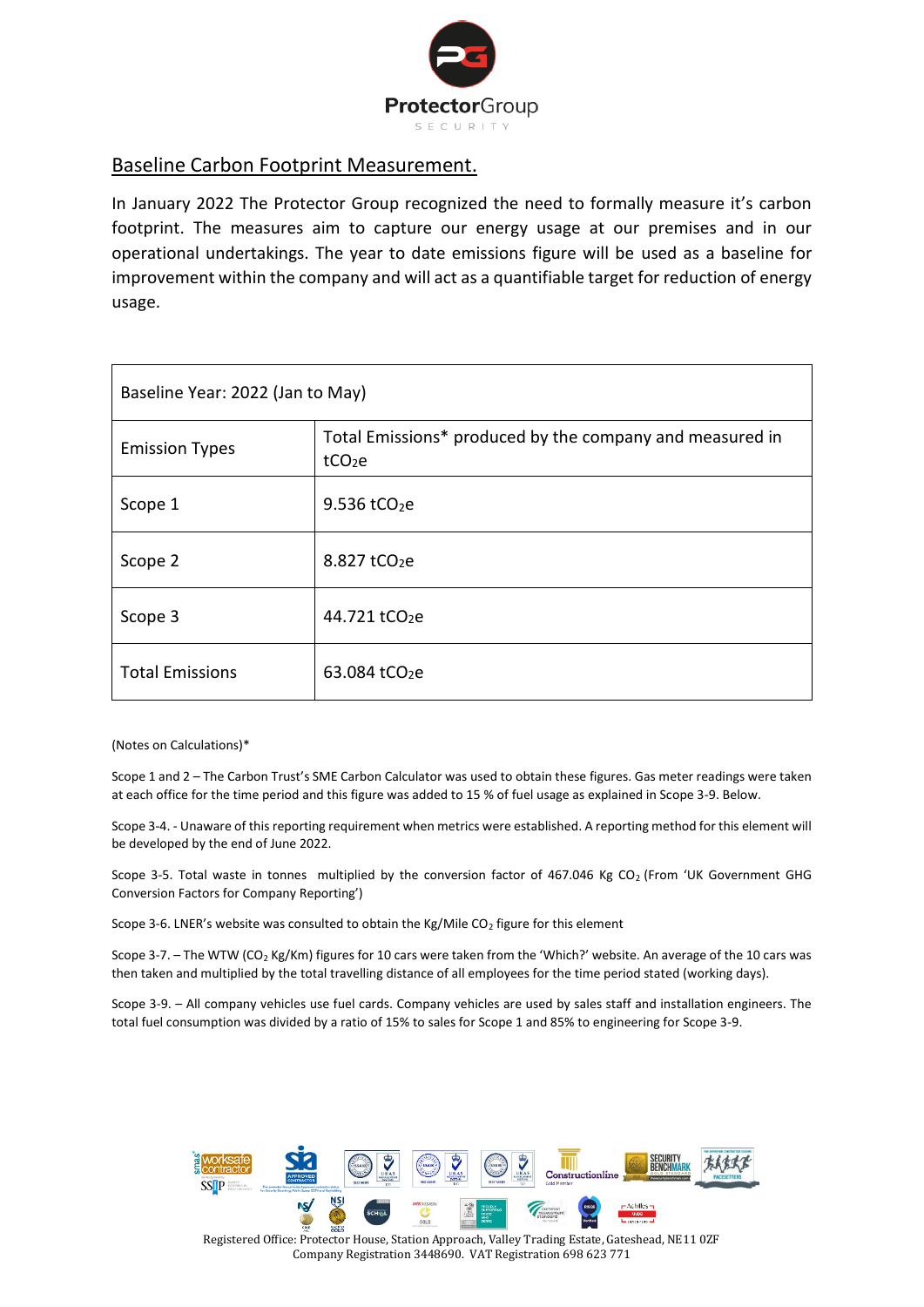

#### Emissions Reduction Targets.

A target of 4% reduction year on year has been set to achieve Net Zero by 2047. With advancements in technology and the implementation of Carbon Reduction initiatives it is envisaged that this target will be exceeded and step changes will be achieved. The target will be reviewed annually and revised when step changes are achieved.

### Completed Carbon Reduction Initiatives.

Company Vehicle Trackers were introduced 15 years ago and in 2016 we switched to the Big Change Vehicle management software, which is very comprehensive in terms of fleet management and efficiency. Trackers are fitted to all vehicles used for Company business and individual employee owned vehicles where a car allowance is provided. This enables the company to track the location, mileage and speed of all company vehicles. This management tool ensures that when the control room receives an alarm activation, the closest vehicle to the signal is dispatched. The reporting tool is also used to ensure that speed limits are adhered to, thus preventing excessive fuel usage.

The Protector Group is a market leader in providing CCTV monitoring equipment that offers zero emissions whilst on site. In 2018 the company developed a system that utilized solar panels in our CCTV camera units. The solar panels are used to recharge Li-Ion battery packs within the units which removes the need for the diesel generators that were previously used to power the units. The Company has utilized the Government's incentives for Research and Development during the design stage of the Solar CCTV Towers. Further development has taken place after the period since 2018 and our equipment is now as the stage where CCTV towers function by solar power 24/7 x 365 days per year. This eliminates the need for engineering site maintenance visits unless there is product failure or upgrade required.

In 2021 The Protector Group replaced all the existing fluorescent tube light fittings within it's offices with energy efficient LED panels. LED panels use approximately 30% less energy that the equivalent lumen rated fluorescent tube light fittings. On top of this energy saving, LED panels offer a longer lifespan (50,000 hours compared to 10,000 hours) over the fluorescent tube light fittings. We have also marketed and sold greatly improved energy saving systems to our client base.

It is with some regret that a Carbon Footprint baseline figure had not been established prior to these initiatives as a substantial measured reduction could have been illustrated in this report.

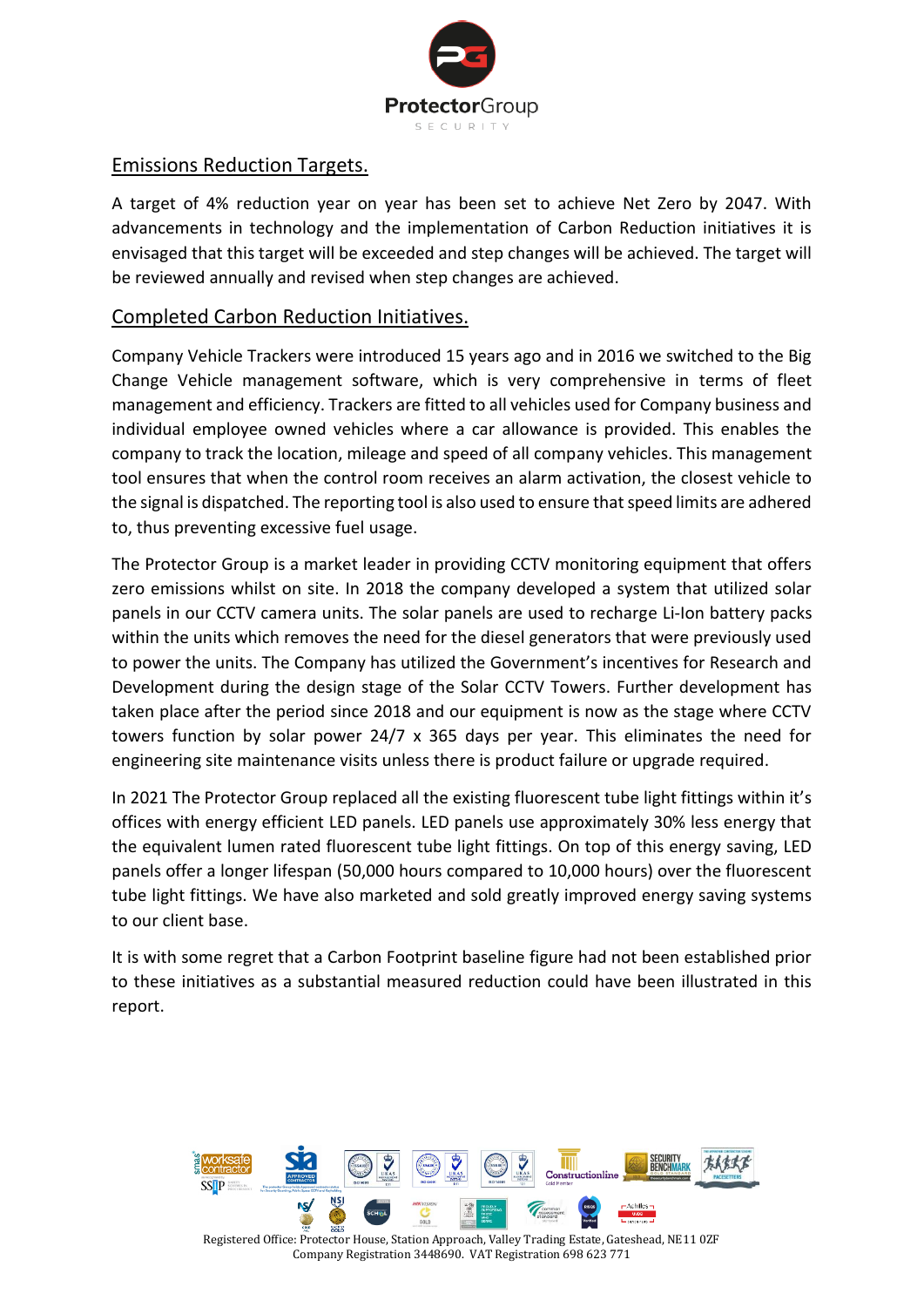

## Future Carbon Reduction Initiatives

Vehicle use accounts for 51% of the Protector Group's carbon emissions. The Protector Group trialed an electric vehicle in March 2022 for use in conjunction with site installations. Whilst the unladen range of the vehicle was acceptable, once the vehicle was laden with tools/ equipment and a trailer was attached, the range drastically reduced to a level that made the vehicle unfeasible for use. The Protector Group will continue to monitor advances in EV technology and in particular increases in vehicle range. Hybrid fuel vehicles will also be considered as a method to reduce fuel usage.

Vehicle users will be given refresher training to promote fuel efficient driving methods. This will include but not be limited to;

- Checking tyre pressures are correct
- Practicing anticipation while driving
- Smooth acceleration and deceleration
- Removing excess weight from the vehicle
- The use of cruise control to maintain constant speeds
- Avoiding unnecessary idling
- Don't coast leave the vehicle in gear when decelerating

Raising awareness with employees regarding energy usage is essential to ensure engagement in our efforts to achieve the Carbon Reduction target. The Protector Group will utilize company newsletters, notice boards and group presentations to promote a 'Switch if Off' campaign covering such topics as;

- Setting radiator thermostats to a minimum
- Turning lights off when rooms are unoccupied
- Installation and monitoring of smart meters
- Feasibility study for the installation of solar panels on owned buildings